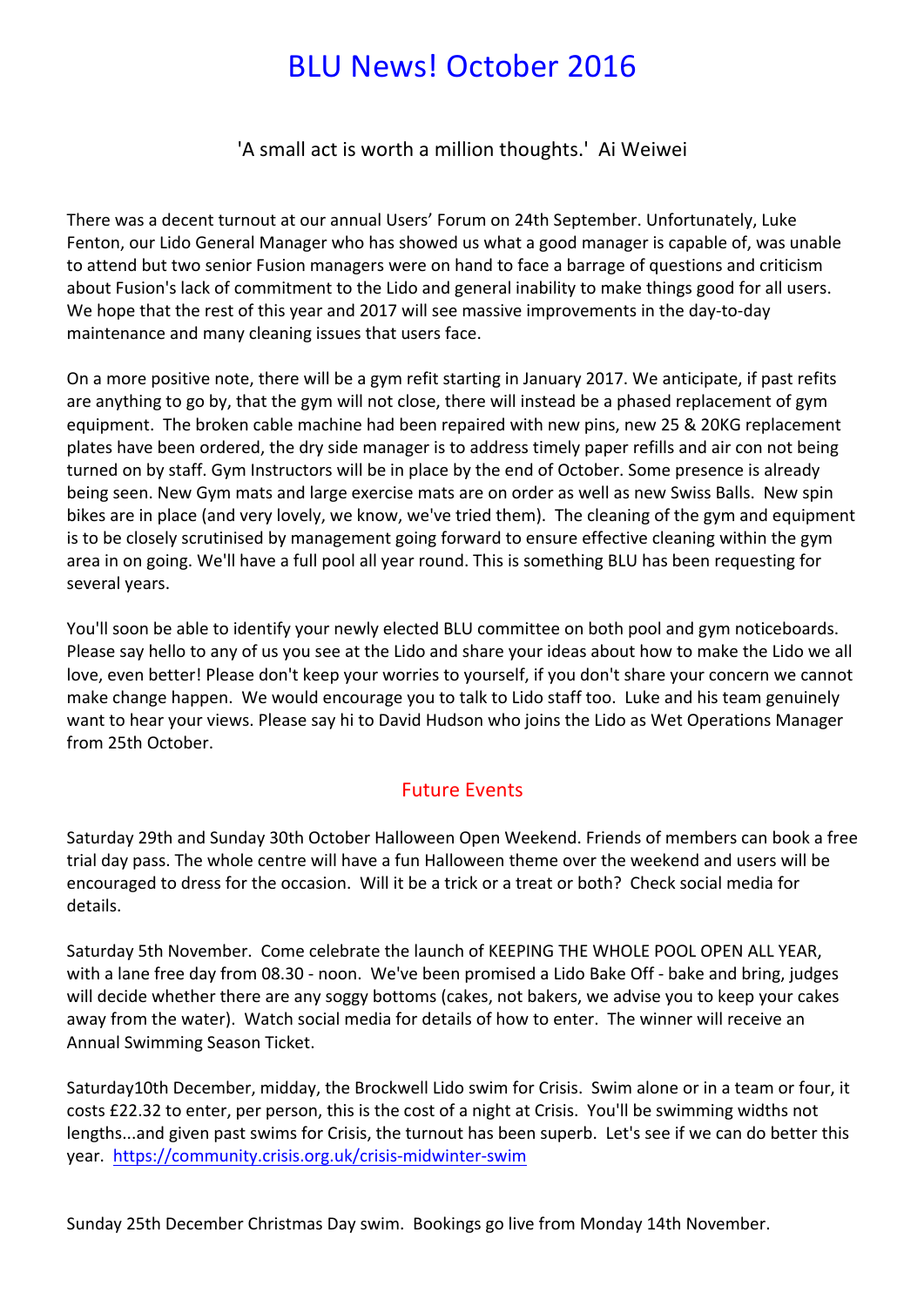Time to get your winter or annual swim ticket? Buy before 1st November and get a 10% discount. If you don't get a season ticket, you can still swim all winter on a pay as you go basis. How much? What's the November schedule? Check the BLU website for details or ask at the Lido reception.

## The Lido Cafe

The Lido Cafe will be closed from 12pm on Friday 28th Oct. They are currently opening to swimmers FOR DRINKS ONLY at 8.15am. When the water temperature drops below 10<sup>°</sup>, swimmers get half price hot drinks. Keep an eye on Twitter for daily water temp updates! Front door and kitchen opening start from 9am. Last drinks orders are at 4.30pm and closing is at 5pm. Look out for new items on the menu. The Lido cafe is now taking festive bookings!

#### Cold Water Swimming

New to cold water swimming? PLEASE TAKE CARE AND READ THE RULES on our website.

Do not push yourself until you feel dizzy or get hypothermia, it's no fun. We all like a challenge, but there are plenty of other ways to test yourself without making yourself sick. The best way to ease into cold-water swimming is to swim throughout the year, allowing your body to gradually acclimatise to the change in water temperature.

## Macmillan All Out Swim

This year swimmers raised over a massive £32,000, a terrific contribution to an overall total of £127,000 for a cause that affects most of us, our family and friends. Thanks to the swimmers who took part.

### Brockwell Lido Fun Palace 2016

Over 2800 people came to this year's Fun Palace with bats and cheerleaders, CSI and more science than ever. The weather held and we'll be doing it all over again in 2017. Thanks to the Lido for security, lifeguards and general assistance and to the many volunteers who worked over the past six months to make this, the third Brockwell Lido Fun Palace, a great success.

#### Lifeguard Training

Interested or need to update your qualification? Fusion is offering courses that will lead to regular employment at the Lido. Please share this information as widely as you can.

#### Lido Car Park

Drivers who park in disabled bays (without a blue badge), loading bays or even try and squeeze into the motorcycle bays (yes, someone got wedged in last week) BEWARE! Fusion and the car parking company will be issuing heavy fines and are looking into new ways to penalise drivers. PLEASE don't do it.

## Lido's 80th Celebrations

2017 will be the 80th anniversary of the Lido opening in 1937. At the opening ceremony on July 10th 1937, the Mayor of Lambeth threw a schoolgirl into the pool. Who can we throw into the pool at the 80th celebrations? Let us know how you would like to celebrate.